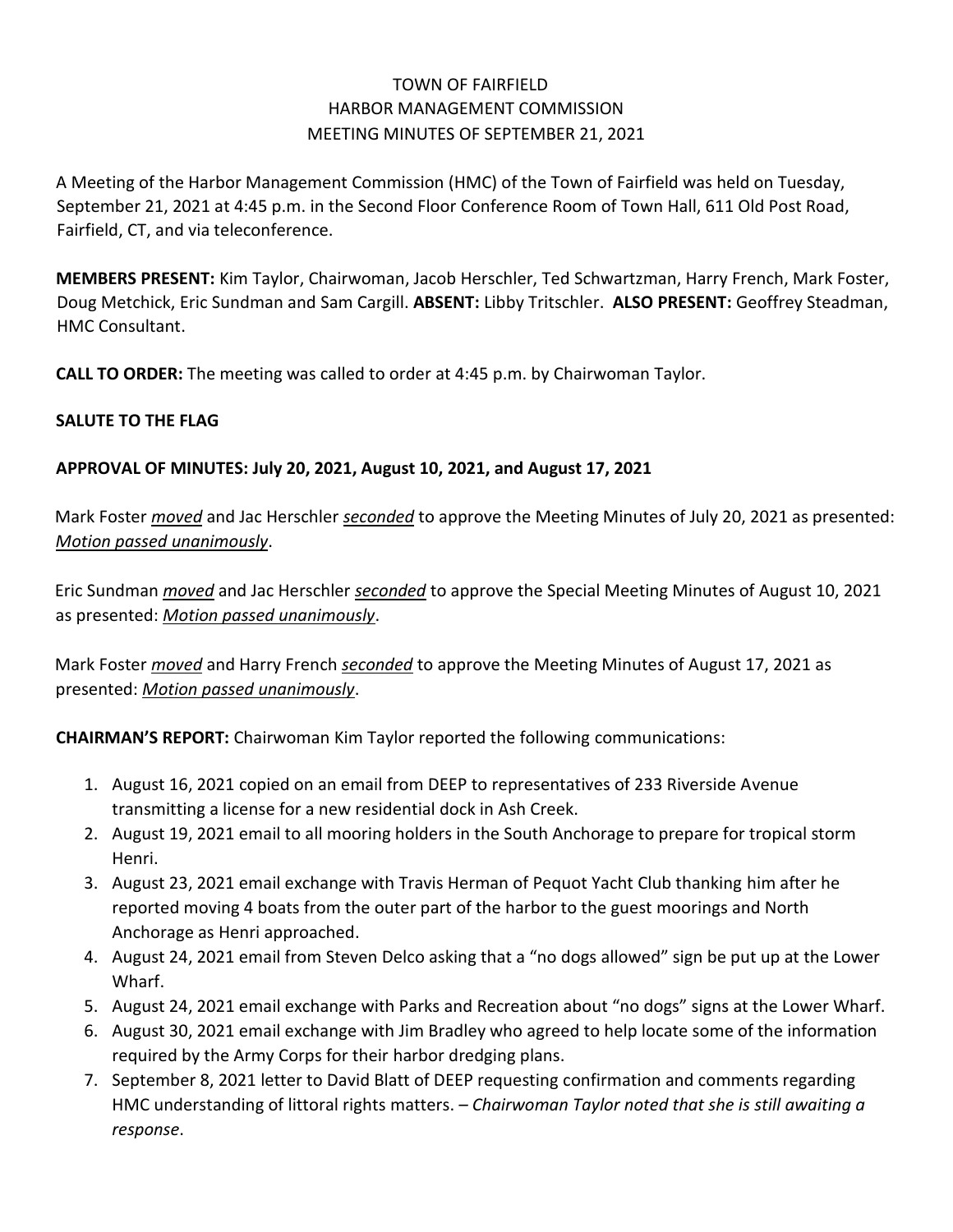**APPLICATIONS**: No new applications.

#### **OLD BUSINESS**:

- 1. **HARBOR MASTER SEARCH COMMITTEE:** At 4:54 Harry French *moved* and Mark Foster *seconded* to go into executive session (it was noted that Members participating via teleconference would not be participating during executive session): *Motion passed unanimously*. The HMC came out of executive session at 5:14 p.m.; no votes were taken in executive session.
- 2. **CONSIDERATION OF RECOMMENDATION OF THE HARBOR MASTER SEARCH COMMITTEE:** Chairwoman Taylor noted that the Search Committee members consisted of Jac Herschler, Kim Taylor, Cheryl Beacock, Harry French, and Devin Santa. A job summary was created, and was posted for approximately 3 weeks. Four responses were received, each respondent was asked the same questions and interviewed for 90 minutes. Following the Committee's consideration and discussion, the following priority recommendation for submittal to the Governor's Office was approved: (1) Bryan LeClerc; (2) John Dean; and (3) John Wynn. Chairwoman Taylor welcomed questions from those members who had not been present during the Executive Session portion of the meeting *(none received)*. Jac Herschler *moved* and Harry French *seconded* to approve the Committee recommendation as presented for submittal to the Governor's Office. *Motion passed unanimously*.
- 3. **LOWER WHARF PROJECT**: Chairwoman Taylor indicated that she spoke with Steve Sternberg of RACE and requested a proposal for obtaining the required new Permit prior to the next meeting. Mr. Steadman reported that he is continuing to conduct research pertinent to this project and that a substantial additional cost for sediment testing is expected due to requirements recently imposed by New York State for dredged material disposed of in Long Island Sound. As a result, the value of the dredging component of the project relative to the cost of permitting and construction is questionable. The total cost for additional work by RACE and permitting are not known at this time. The new proposal is expected to include replacement of the deteriorating piers, wharf repairs, and additional enhancement of the boat launching ramp. Mr. Steadman reported that he continues to discuss the project with Marina Manager Justin Cathcart and Town Engineer William Hurley. Mr. Hurley will obtain additional information from the DPW Foreman about the previous installation of the boat launch blanks by DPW employees. Mr. Steadman also discussed the project with the CT Port Authority representative relative to utilizing the grant funds originally designated for dredging and should be able to provide the HMC with updated information for the October meeting.
- 4. **SAND MANAGEMENT PROJECT**: Mr. Steadman and Mr. Foster: Historical information is being compiled; a site meeting with Corps of Engineers representatives will be scheduled.
- 5. **MOORING COMMITTEE**: Mr. Herschler reported that the Mooring Committee met on September 15th; at that meeting it was reported that there are four new wait list applicants; Kim Taylor provided a report on the Harbor Master interview process; Jeff Engborg reported on storm damage.